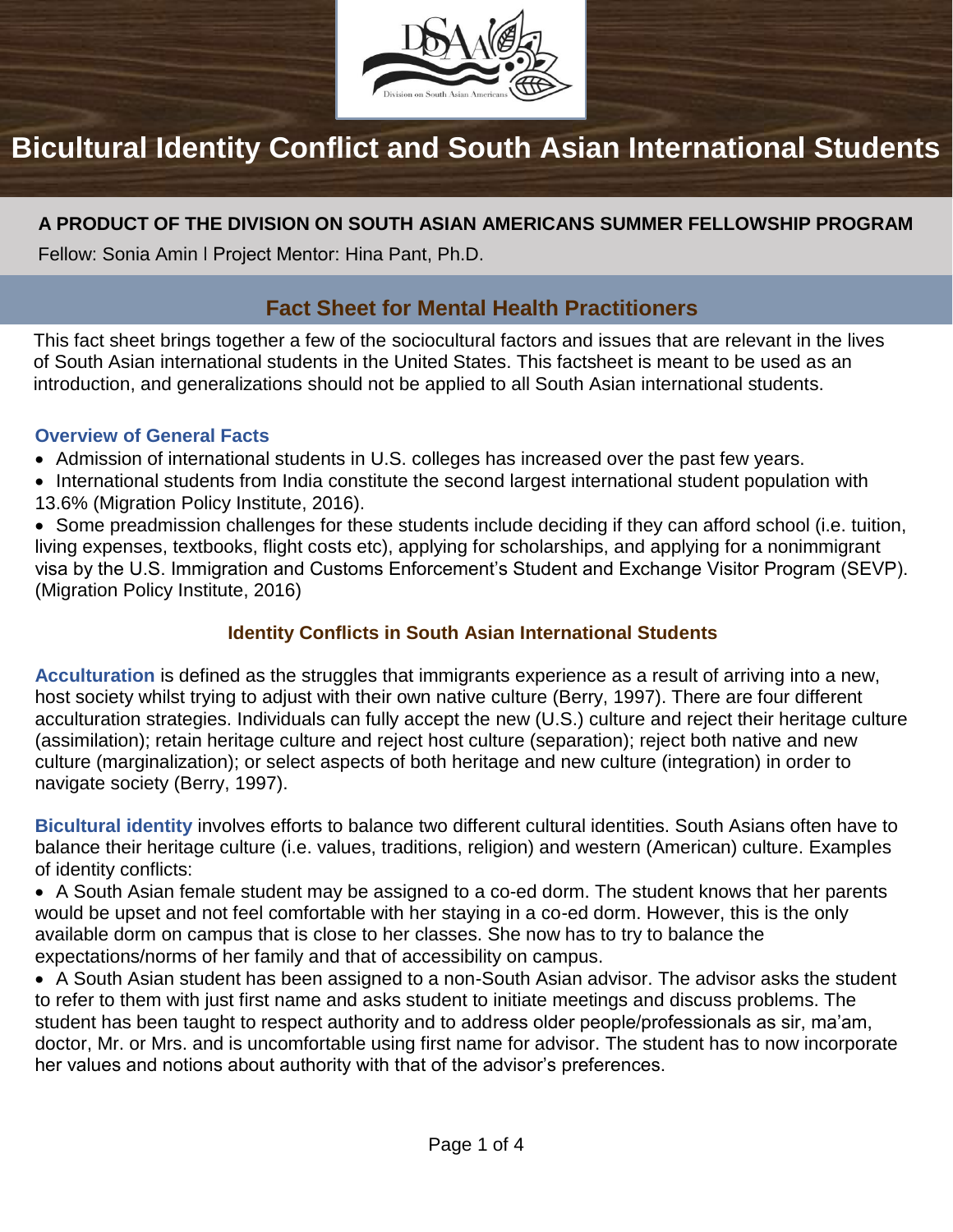• A South Asian student who has never been in a romantic relationship begins dating. The student feels more freedom to date in the U.S. than in his or her home country. However, cannot tell parents about dating life because parents would not approve of dating prior to marriage.

## **Individual Differences**

• Due to effects of colonization, some South Asian students may have good English proficiency whereas others may not.

• Socioeconomic status and regional differences can affect level of adjustment.

• Additionally, some South Asian students may experience reverse culture shock when revisit their home countries on vacations. As they navigate through the cultures of both countries, they have to readjust the way they interact and behave.

| <b>Challenges faced by</b>                                                                                                                                                                                                                                                                                                                                                                                                                                                                                                                                                                                                                                                                                                                                                                                                                                                                                  | <b>Resources for Coping</b>                                                                                                                                                                                                                                                                                                                                                                                                                                                                                                                                                                                                                                                                                                                           |  |
|-------------------------------------------------------------------------------------------------------------------------------------------------------------------------------------------------------------------------------------------------------------------------------------------------------------------------------------------------------------------------------------------------------------------------------------------------------------------------------------------------------------------------------------------------------------------------------------------------------------------------------------------------------------------------------------------------------------------------------------------------------------------------------------------------------------------------------------------------------------------------------------------------------------|-------------------------------------------------------------------------------------------------------------------------------------------------------------------------------------------------------------------------------------------------------------------------------------------------------------------------------------------------------------------------------------------------------------------------------------------------------------------------------------------------------------------------------------------------------------------------------------------------------------------------------------------------------------------------------------------------------------------------------------------------------|--|
| <b>South Asian International Students</b>                                                                                                                                                                                                                                                                                                                                                                                                                                                                                                                                                                                                                                                                                                                                                                                                                                                                   |                                                                                                                                                                                                                                                                                                                                                                                                                                                                                                                                                                                                                                                                                                                                                       |  |
| <b>Cultural Values</b>                                                                                                                                                                                                                                                                                                                                                                                                                                                                                                                                                                                                                                                                                                                                                                                                                                                                                      |                                                                                                                                                                                                                                                                                                                                                                                                                                                                                                                                                                                                                                                                                                                                                       |  |
| • A cultural value could be to keep family problems<br>to themselves. (e.g. students may not want to<br>discuss financial problems, divorce, fights in family<br>etc).<br>• Struggle to find ingredients to prepare ethnic<br>foods (e.g. spices, grains).<br>• Struggle to find religious places of worship if non-<br>Christian background (i.e. Buddhist temples,<br>Mosques, Hindu Temples, Gurudwara etc).<br>• May not be able to celebrate cultural<br>festivals/holidays due to not being acknowledged in<br>American society (Vesak, Eid, Diwali, Vaisakhi etc).<br>• Pressure of representing entire family and<br>community abroad and not engage in "bad<br>behavior" (in terms of physical attire, alcohol, drugs,<br>romantic relationships).<br>• Parents may fear cultural erasure<br>("Americanization") and need reassurance from<br>children to maintain their culture (Dasgupta, 1998). | • Talking to other South Asian students who have<br>lived longer in the U.S. will help with feelings of<br>loneliness and ease acculturation process.<br>• Help students find grocery stores that sell<br>ingredients for ethnic foods.<br>• Assist students to find spiritual resources or<br>places of worship of their religion.<br>· Book resources:<br>~ Aspiring to Home: South Asians in America by<br>Bakirathi Mani.<br>~ Our Feet Walk the Sky: Women of the South<br>Asian Diaspora by Sheela Bhatt, Pretty Kalra &<br>Aarti Kohli.<br>~The Sun Never Sets: South Asian Migrants in the<br>Age of the U.S. Power by Vivek Bald, Miabi<br>Chatterji and Sunjani Reddy.<br>~A Part, Yet Apart: South Asians in America by<br>Lavina Shankar. |  |
| <b>Social/Dating</b>                                                                                                                                                                                                                                                                                                                                                                                                                                                                                                                                                                                                                                                                                                                                                                                                                                                                                        |                                                                                                                                                                                                                                                                                                                                                                                                                                                                                                                                                                                                                                                                                                                                                       |  |
| • Struggle to make friends due to cultural<br>differences (i.e. social norms, mannerisms, attire,<br>language barriers etc).<br>• Different ideas about dating/romantic<br>relationships. May want to keep dating life secret<br>from parents/family. Non-South Asian students<br>may not understand this need for secrecy. Female<br>South Asian students feel more pressure<br>(Dasgupta, 1998).<br>• May not want to talk about dating with other<br>South Asians due to fear of judgement and<br>criticism.                                                                                                                                                                                                                                                                                                                                                                                             | • Connect students with integrated South Asian<br>students/individuals.<br>• Connect students with non-South Asian<br>students/individuals in the community.<br>• Educate students about social norms in American<br>society and how to adjust that with their own<br>cultural and social norms.                                                                                                                                                                                                                                                                                                                                                                                                                                                      |  |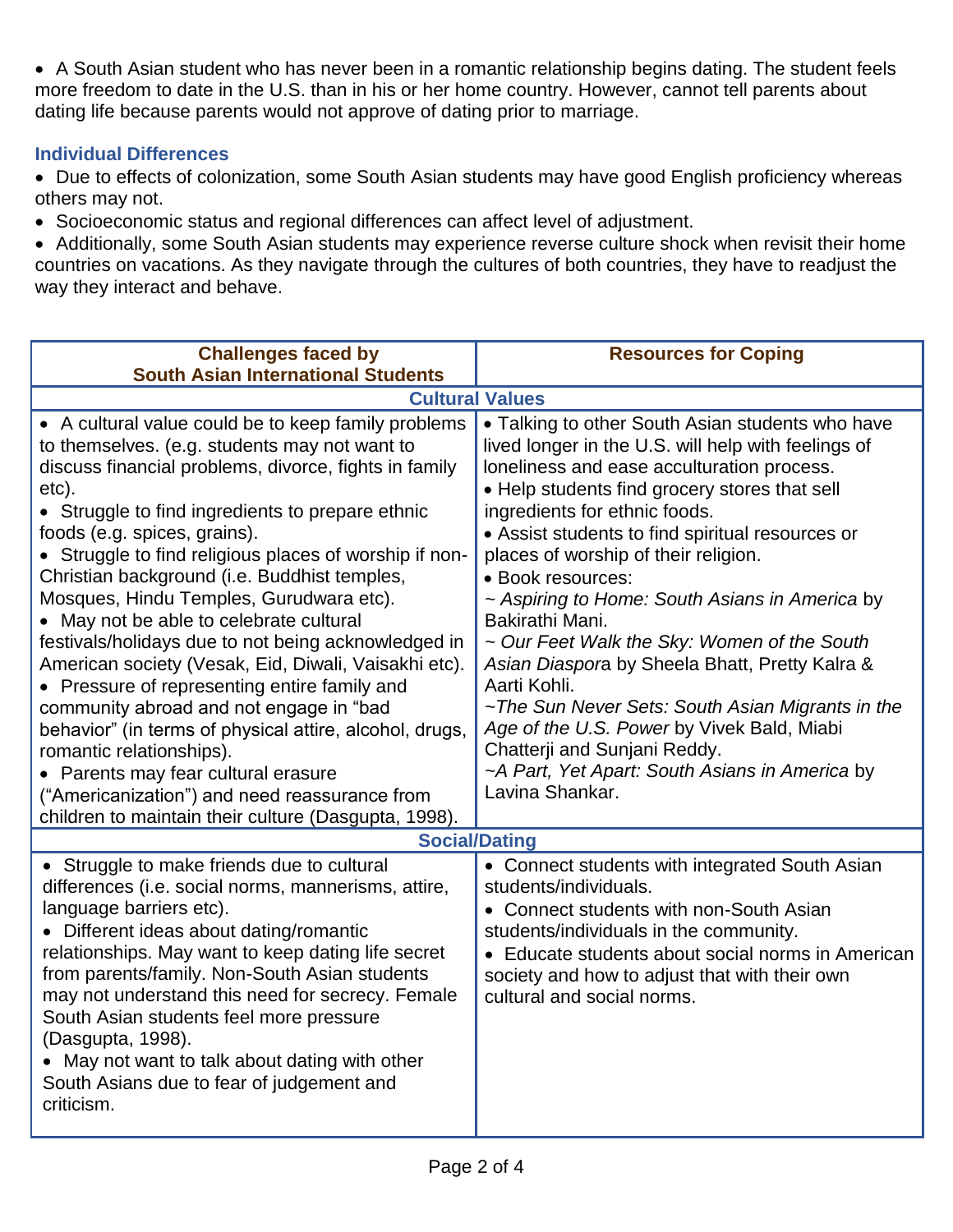| <b>Academics</b>                                                                                                                                                                                                                                                                                                                                                                                                                                                                                                                                                                                                                                                                                                                                                                                                                                                                                                                                               |                                                                                                                                                                                                                                                                                                                                                                                                                                                                                               |  |
|----------------------------------------------------------------------------------------------------------------------------------------------------------------------------------------------------------------------------------------------------------------------------------------------------------------------------------------------------------------------------------------------------------------------------------------------------------------------------------------------------------------------------------------------------------------------------------------------------------------------------------------------------------------------------------------------------------------------------------------------------------------------------------------------------------------------------------------------------------------------------------------------------------------------------------------------------------------|-----------------------------------------------------------------------------------------------------------------------------------------------------------------------------------------------------------------------------------------------------------------------------------------------------------------------------------------------------------------------------------------------------------------------------------------------------------------------------------------------|--|
| • Instructors may misinterpret language barriers for<br>difficulties comprehending class material. Or may<br>think that South Asian students are intelligent and<br>well-prepared and do not require help with classes.<br>Thus, international students who are struggling may<br>not receive help they need.<br>• Students are often assigned advisors of non-<br>South Asian descent. As a result, advisors may not<br>understand specific struggles related to South<br>Asian diaspora, family values/conflicts, academic<br>challenges, and social alienation.<br>• English proficiency may not translate into<br>knowing everyday American sayings and result in<br>students feeling alienated, confused, or<br>unintelligent.                                                                                                                                                                                                                            | • Connect students to advisors of South-Asian<br>descent or learn/read about South-Asian<br>values/culture to understand students.<br>• Help students access resources on campus<br>(financial aid, information on visa applications.<br>• Instructors should ask students about struggles<br>or strengths.<br>Help students understand everyday colloquials.<br>Connect students to international student affairs<br>offices.                                                                |  |
| <b>Racism/Stereotypes</b>                                                                                                                                                                                                                                                                                                                                                                                                                                                                                                                                                                                                                                                                                                                                                                                                                                                                                                                                      |                                                                                                                                                                                                                                                                                                                                                                                                                                                                                               |  |
| • Many South Asian students may not have a clear<br>understanding of racism in the U.S.<br>• Experiences of discrimination and racism can be<br>shocking. Students may not realize that a racist<br>remark has been made due to not knowing common<br>racist remarks towards racial/ethnic minorities.<br>• South Asian students may be grouped together<br>and experience same stereotypes (i.e. terrorist,<br>stingy, asexual).<br>• May feel uncomfortable, experience racist<br>remarks, or hate crimes due to ethnic attire (turban,<br>head scarves, hijab).<br>• Media depictions of South Asians are often<br>stereotypical, one-dimensional characters (e.g. Raj<br>in Big Bang Theory, Apu in the Simpsons). South<br>Asian male characters are often shown as nerdy,<br>undesirable, lacking social skills, and heavy accents<br>or shown as terrorists. South Asian female<br>characters are either hypersexualized, exocitized or<br>asexualized. | • Counselors should read about South Asian<br>culture to become familiar with client needs.<br>• Counselors should discuss how counseling works<br>and expectations with clients.<br>• Counselors should assess client comfort level on<br>regular basis.<br>• Online/Media resources for understanding<br>stereotypes<br><b>Reluctant Fundamentalist</b> directed by Mira<br>$\circ$<br>Nair.<br>Terrifying Muslims: Race and Labor in the<br>$\circ$<br>South Asian Diaspora by Junaid Rana |  |
| Gender identity, feminism and sexual orientation                                                                                                                                                                                                                                                                                                                                                                                                                                                                                                                                                                                                                                                                                                                                                                                                                                                                                                               |                                                                                                                                                                                                                                                                                                                                                                                                                                                                                               |  |
| • Strong patriarchal culture (strict male and female<br>gender roles).<br>• May know there are gender nonconforming<br>identities/third gender identities but high stigma in<br>culture.<br>• Due to stigma and fear of being open about non-<br>heterosexual orientation or gender non-conforming<br>identity, may not feel comfortable or safe to tell<br>anyone. Are even less likely than heterosexual<br>South Asians to seek mental health services.                                                                                                                                                                                                                                                                                                                                                                                                                                                                                                     | • Counselors can help students navigate through<br>conflicts between patriarchal culture and strict<br>binary gender norms with that of their sexual<br>orientation.<br>• It will be helpful for students to be given books<br>and connect with other South Asian students in the<br>LGBTQ+ community.<br>• Queer Book/online/video resources:<br>~ Queer Diasporas and South Asian Public<br>Cultures by Gayatri Gopinath.                                                                   |  |